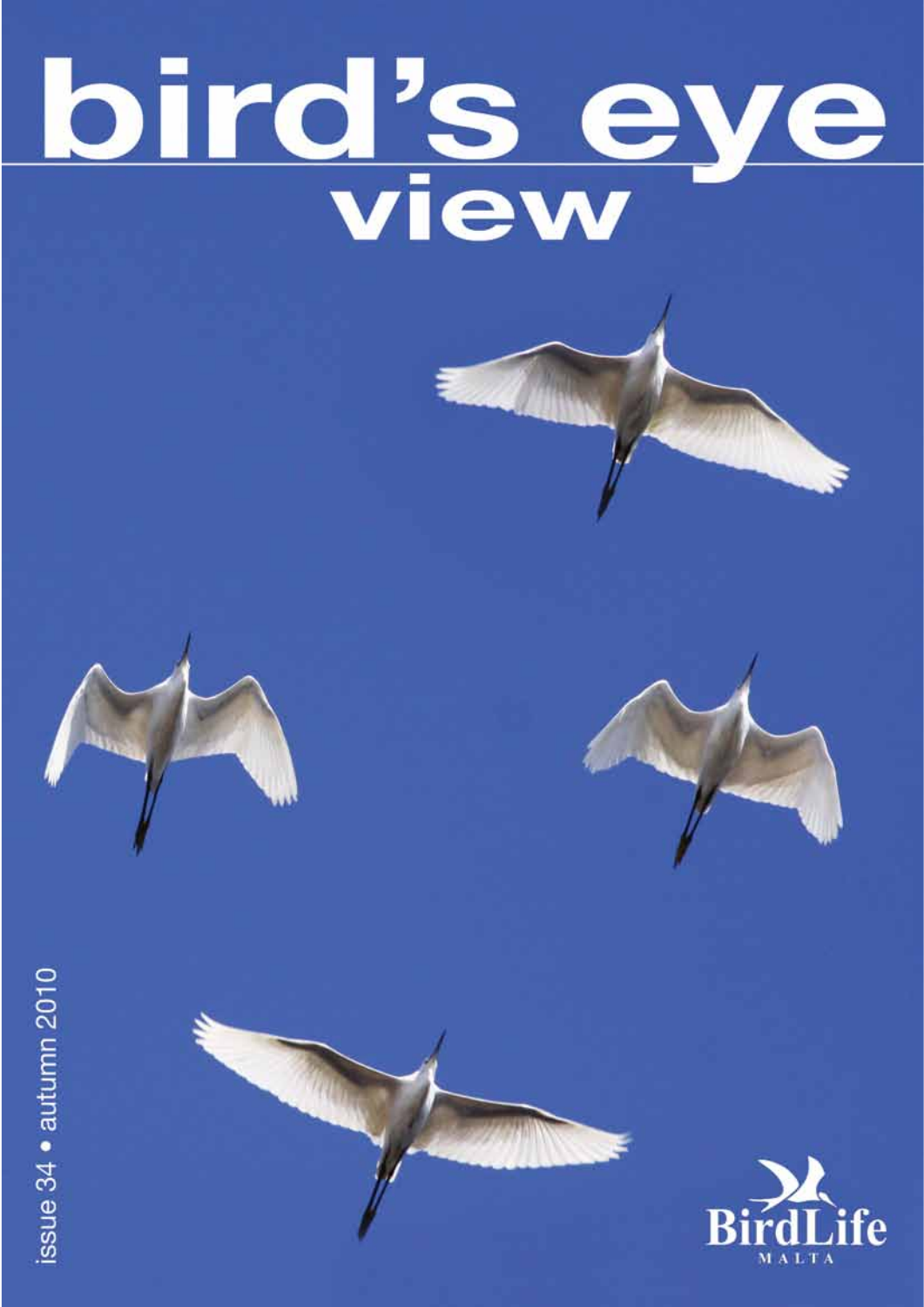# investing in the **future**



Over the past few years, our organisation has grown both in size and in its operations. In addition to the management of Għadira and Is-Simar nature reserves and the comanagement of Foresta 2000, we have taken on two major EU LIFE projects, launched an international campaign against spring hunting, carried out significant surveillance and advocacy work to clamp down on illegal hunting, produced the first *Breeding Bird Atlas* of Malta, and done annual research work on farmland birds and much more scientific and advocacy work.

But one area of our work stands out in terms of success and importance: our Dinja Waħda (One World) environmental education programme. This amazing project was developed by BirdLife Malta's dedicated Education Committee in the 1990s. It used to be run by volunteers and part-timers every two years, until Bank of Valletta became BirdLife's education partner in 2007. Since then, thanks to the bank's



co-financing and its committed staff - whose involvement goes beyond just providing funds - Dinja Waħda has become an annual event that reaches over 90% of all state and private primary schools in the country.

Dinja Waħda's professional structure provides expert help for teachers who voluntarily dedicate part of their busy schedule to do its activities. The aim of Dinja Waħda is to instil in children a love for wildlife and an understanding

Little Egret

**Bird's Eye View** 6 Dec 2010 Issue 34

Executive Editor **Tolga Temuge** Associate Editors **Victor Falzon**, **Geoffrey Saliba, Chloe Swann** Publisher **BirdLife Malta** Printer **Poulton's Print Shop** Contributors to this issue **Nicholas Barbara, Victor Falzon, André Raine, Geoffrey Saliba, Joe Sultana, Chloe Swann, Tolga Temuge** Photography by **Adrian Aquilina, Ian Balzan, John J. Borg, Denis Cachia, Matthew Borg Cardona, Victor Falzon, Nicholas Galea, Mark Gauci, René Rossignaud, Joe Sultana, Aron Tanti, Giulia Valentini.** Design **Victor Falzon** Front cover photograph by **Nicholas Galea**



**BirdLife Malta** mailing address **57/28, Triq Abate Rigord, Ta' Xbiex XBX 1120, Malta** tel **+356 21347644/5** fax **+356 21343239** email **office@birdlifemalta.org** website **www.birdlifemalta.org**

© 2010. All rights reserved. Reproduction in whole or in part without written permission from the publisher is prohibited.

*This magazine is printed on Total Chlorine Free paper.* All information reported in this publication is correct at time of going to press. of nature conservation. Each year we aim to get more schools, more teachers and more children to take part in Dinja Waħda, and this we do by investing more resources and creating additional activities. Thanks to support from the Directorate for Quality Standards in Education, a teacher now visits schools regularly to help out and advise on Dinja Waħda activities. Thanks to BOV's financial input, we now have a full-time project coordinator who oversees the implementation of the programme.

In forthcoming years, BirdLife Malta not only aims to maintain the momentum of Dinja Waħda, but also to expand its reach and effectiveness. As in everything we do, support from our members is central to the success of our projects. This year we are therefore launching an appeal to our members who are willing to provide additional funds for what is probably the most important work we carry out as a nature organisation: education!

With your support and the commitment of our staff and volunteers we are aiming for future generations who will stop seeing wildlife as a resource that can be exploited for self interest, but instead as a treasure that needs to be preserved for all.

Thank you for being part of BirdLife Malta. Best wishes.

**Tolga Temuge** Executive Director

|                  | editorial               |   |
|------------------|-------------------------|---|
|                  | news                    | 3 |
|                  | upcoming events         | 3 |
|                  | the dread wood          |   |
|                  | a september to remember |   |
| $\boldsymbol{0}$ | no place to rest        |   |
|                  | lilfla rock of life     | 8 |
|                  | dam of destruction      |   |
|                  | a year of birding       |   |
|                  |                         |   |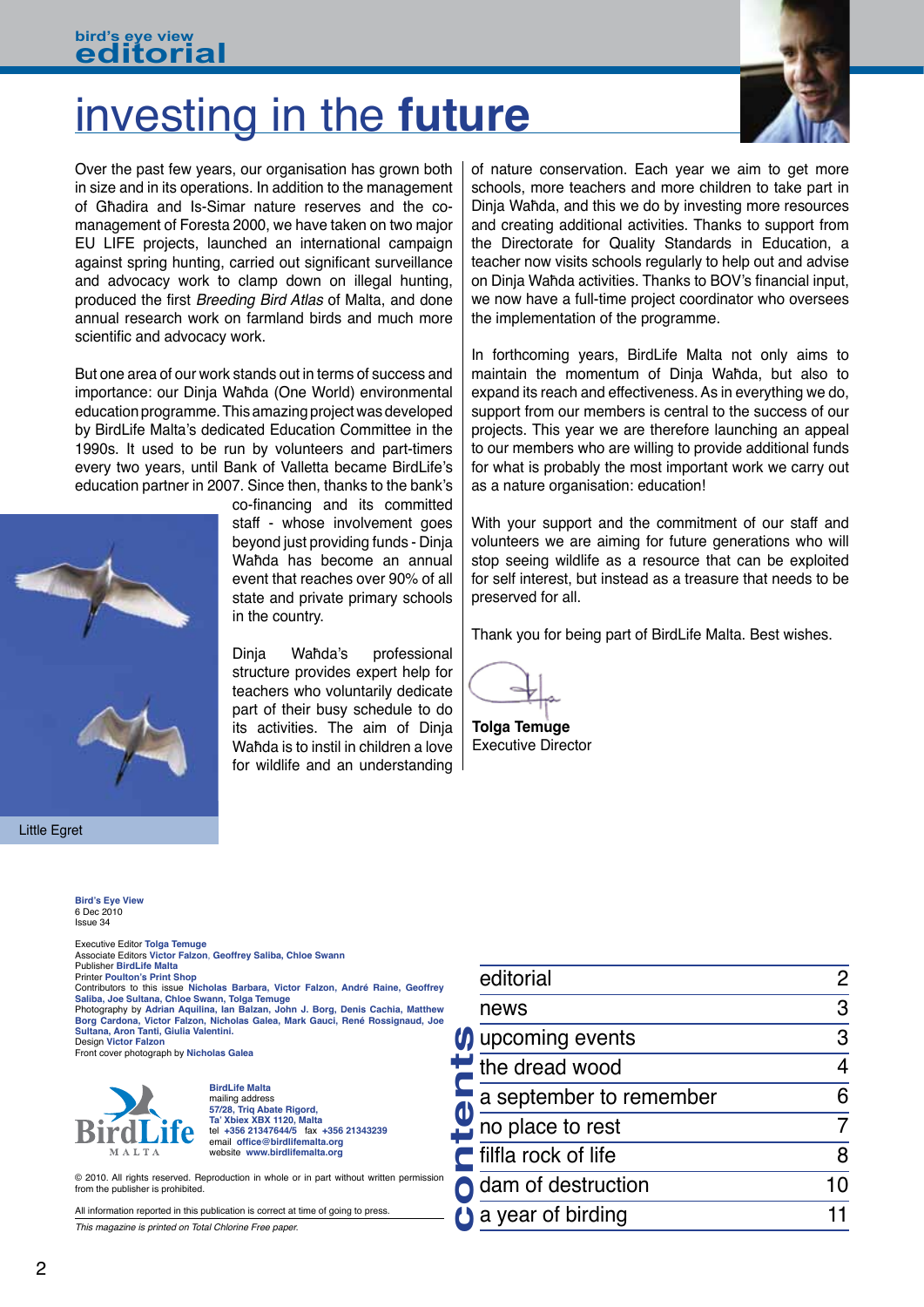

Adrian Aquilina



# world **tourism** day

27 September was World Tourism Day, an annual themed event launched by the UN's World Tourism Organisation. This year, Tourism and Biodiversity was chosen in order to raise awareness of the world's fragile biodiversity. In Malta, a programme of 17 different activities was organised, with BirdLife Malta and other NGOs focusing on various aspects of our natural environment. The events began on 19 September with a Biodiversity Fair at the National Museum of Natural History in Mdina. This was followed by, among others, walks at Il-Majjistral national park, birdwatching at Għadira and Is-Simar nature reserves, raptor watches, snorkelling at Qawra and a tour of Ta' Ċenċ. The programme was well attended, with about 1600 people enjoying the varied and instructive events in connection with Maltese biodiversity.

Għadira was one of the destinations on the Tourism and Biodiversity programme.



# international **fairs**

Last summer BirdLife Malta attended two international bird fairs: the British Birdwatching Fair in the UK, and the Falsterbo Bird Show in Sweden. European Voluntary Service intern Jess Chappell, assisted by local and international volunteers, engaged with more than 600 visitors to the BirdLife Malta information stand at the two fairs. Focusing on the illegal hunting campaign, support was gained through sales, donations and new memberships. Public response was extremely positive, and our talks on illegal hunting given at each fair were well attended.

Jess Chappell manning the BirdLife Malta stall at the British Birdwatching Fair.



# dinja waħda **launched**

On 13 October 2010, the Dinja Waħda launch and prize-giving event was held. Dinja Waħda is BirdLife Malta and Bank of Valletta's annual environmental education project for primary schools, and the October event awarded participating schools for their commitment. Speaking at the event, BirdLife Education Coordinator Desirée Falzon said that a record 97 (out of 105) primary schools took part last scholastic year. Parliamentary Secretary for Tourism, Environment and Culture Dr Mario DeMarco then presented the trophies to the winning schools. With support from the Directorate for Quality Standards in Education, we deliver Dinja Waħda each year to ensure that today's children grow into adults with a sound environmental ethic.

Hon. DeMarco chatting with children from one of the winning schools.

**Mrs Elizabeth Broadbent Jones** of Farnham, Surrey (UK), who passed away recently, has bequeathed a legacy of **£St.1000** to BirdLife Malta. BirdLife is grateful for this generous gift.

# upcoming events **• film: the crimson wing**

dates **24-28 january 2011** venue *eden* cinema paceville • **time 10am •** price **FREE** 

In a remote and forgotten wilderness, one of nature's last great mysteries unfolds: the birth, life and death of a million Lesser Flamingoes. Against a dramatic backdrop of never-before filmed landscapes, these secretive birds survive and prevail over danger and fate. Set in the extraordinary Lake Natron in northern Tanzania

this inspiring story reminds us that here on earth is a universe waiting to be discovered. *The Crimson Wing, Mystery of the Flamingos* will be screened daily during a Cinema Week organised in conjunction with Dinja Waħda. Members are welcome to attend any of these screenings, but please call 21347644/5 to book a place. **Eden Cinemas** and **Disney Productions** have kindly waived all expenses for this activity, and BirdLife Malta is very grateful for their support.

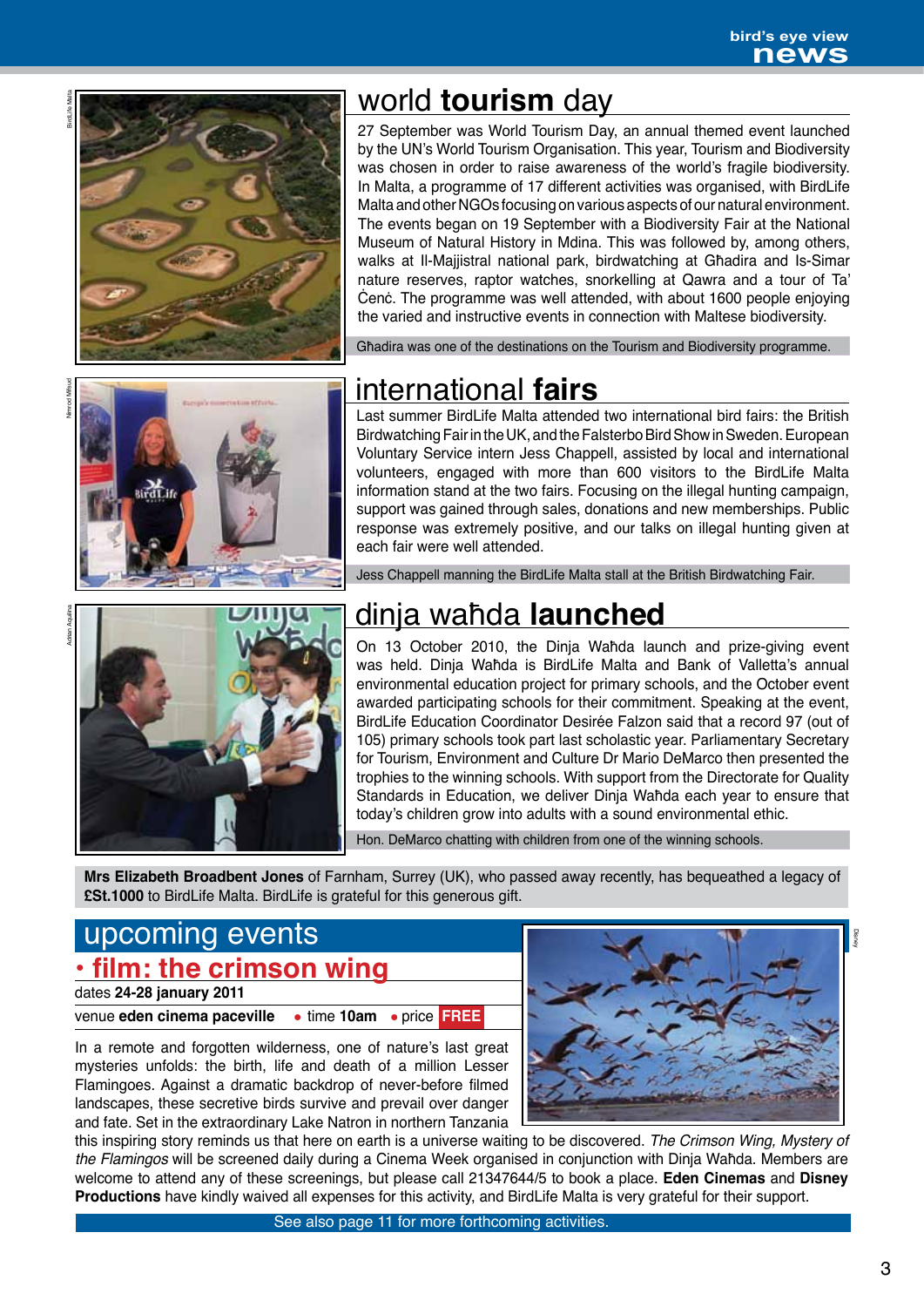# the **dread** wood **Geoffrey Saliba**

The remains of more than 200 dead birds were found there in 2009, and a search this year uncovered carcasses of more than 80 birds. A survey revealed 256 hunting and trapping hides, all built on public land. This is **Miżieb**: Malta's largest wooded area spreading across an entire ridge from Xemxija to Manikata.

# history repeating

One evening back in September 2009, BirdLife Raptor Camp volunteers saw many raptors roosting at Miżieb. Next morning a team saw three men shooting at harriers as the birds left their roost. So once the shooting subsided the team, together with a CABS team, started looking for injured birds. That is when the gruesome discovery was





**Digging up the dead.** BirdLife Malta Conservation Manager André Raine passing the evidence to the ALE at Miżieb.

made. One dead bird was quickly followed by the second, third, fourth - numbers just kept climbing. The police were called, and by Dead Bird No. 20 so was the media. Over a two-day search the remains of over 200 dead protected birds were found and handed over to the authorities.

This was Malta's worst wildlife crime in recent history and it drew national and international outrage. BirdLife demanded an official investigation and sent reports to MEPA, the police and the OPM. But no investigation was made.

On 20 September of this year, a half-day search by BirdLife Malta and CABS teams uncovered *another* cache of carcasses, this time with the remains of over 80 dead birds. This search marked the first anniversary of the 2009 find, and the lack of investigation. These remains too were handed over to the authorities, and a report filed.

The aggression conservationists have been facing in the last few years did not lack during this search. Fiona Burrows, a 27-year old CABS volunteer, was pushed around by two men who also took her bag and destroyed the evidence within. Shortly after, an FKNK council member approached the searching teams and slapped Axel Hirschfeld, CABS media officer, on the face, shouting obscenities at him and other team members - he was later fined a paltry  $€100$ . CABS are waiting for court summons regarding the other case.

# sitting unpretty

Shortly after last year's find at Miżieb, BirdLife fieldworkers mapped the woodland. They found a total of 256 hunting and trapping *duri* (hides), some made of concrete with locked metal doors, and all of them built on public land. Entire areas of Miżieb are gated off and marked with signs saying PICNIC AREA END (sic) HERE, cutting off people's access to land that by right belongs to everyone. Other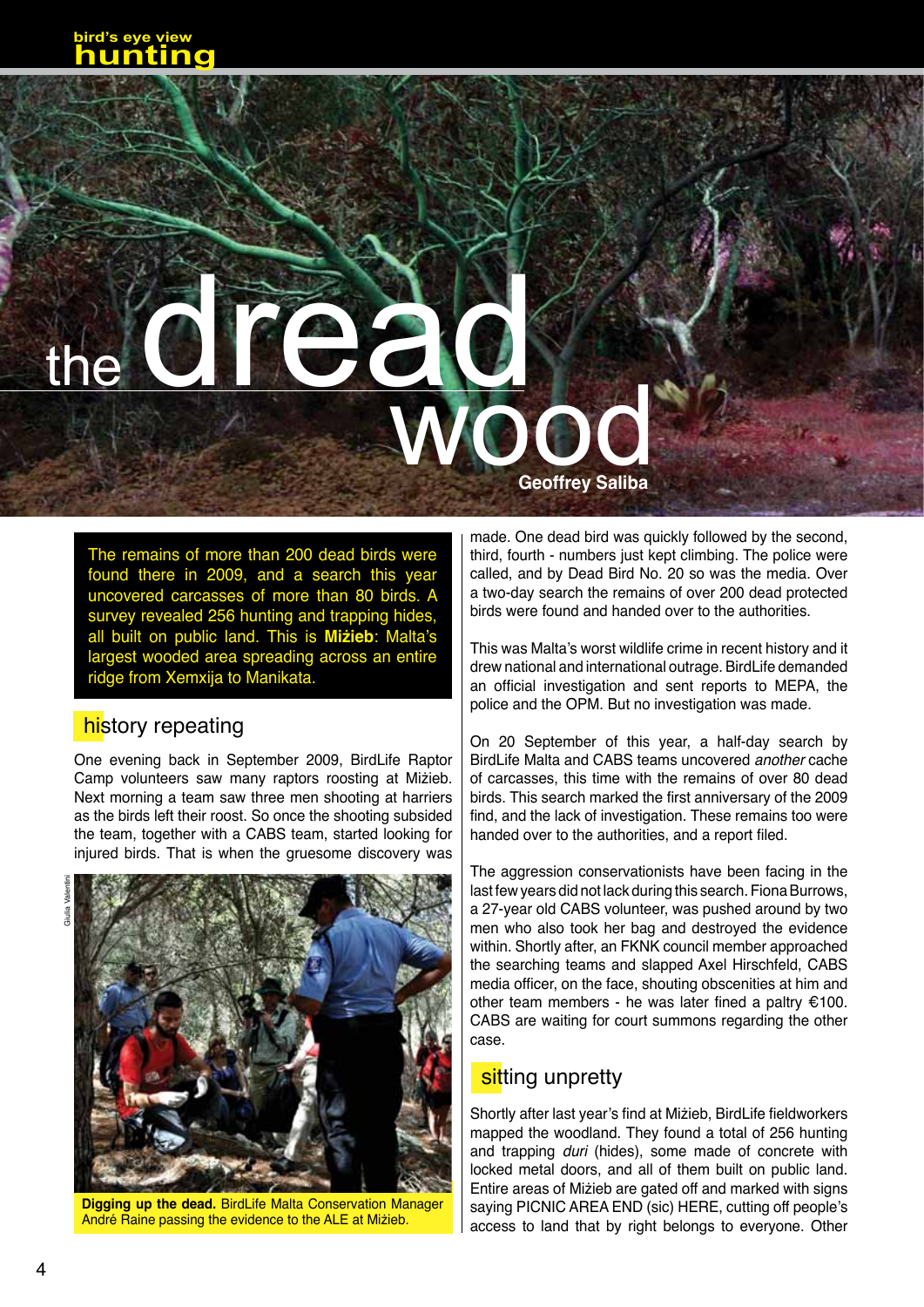# **bird's eye view hunting**





**Sign language.** Hammering in a right-of-way sign to counter the arrogance of the FKNK picnic sign.

signs appear overnight, some spray painted on rock faces. On checking, BirdLife found no management plans for the area and the authorities have so far failed to produce a single document that legally transfers this land to the FKNK, who claim to manage the site as a private hunting reserve. A report was presented to the OPM and MEPA. Again, no action was taken.

To drive home the message about this blatant and illegal occupation of public land - and to tell everyone about it - BirdLife staged a symbolic protest in Pjazza San Ġorġ in June (see box at right).

And in September, BirdLife also put up its own sign at Miżieb. It was placed right next to the lead-shot riddled "picnic area" sign. BirdLife's sign read PUBLIC RIGHT OF way: Reclaim your countryside.

Needless to say, BirdLife's sign disappeared overnight!

And so, as protected birds fly into Miżieb, BirdLife volunteers continue to monitor the illegal activities.

Like many other parts of our countryside, Miżieb is public land. This woodland was created with the help of NGOs including the Malta Ornithological Society (as BirdLife Malta was known at the time) in the 1980s. BirdLife is committed to keeping the pressure on the politicians to put an end to the illegal killing of migratory birds, and reclaiming the countryside that has been stolen from the public.

*Geoffrey Saliba is Campaigns Coordinator of BirdLife Malta*

# Hide in the City



René Rossignaud

Last June, BirdLife Malta built a *dura* in front of the Grandmaster's Palace in Valletta. The point of this action was to protest against illegal occupation of public land by hunting and trapping hides. When the police asked - as is their duty - for the *dura*'s removal, BirdLife removed it. But out there and all over the countryside of Malta and Gozo, thousands of *duri* continue to sit on public land, with little action taken to remove them.

Just as the authorities asked for the *dura* in Pjazza San Ġorġ to be removed, BirdLife expects the same authorities to take steps to remove all illegal *duri* that litter our countryside.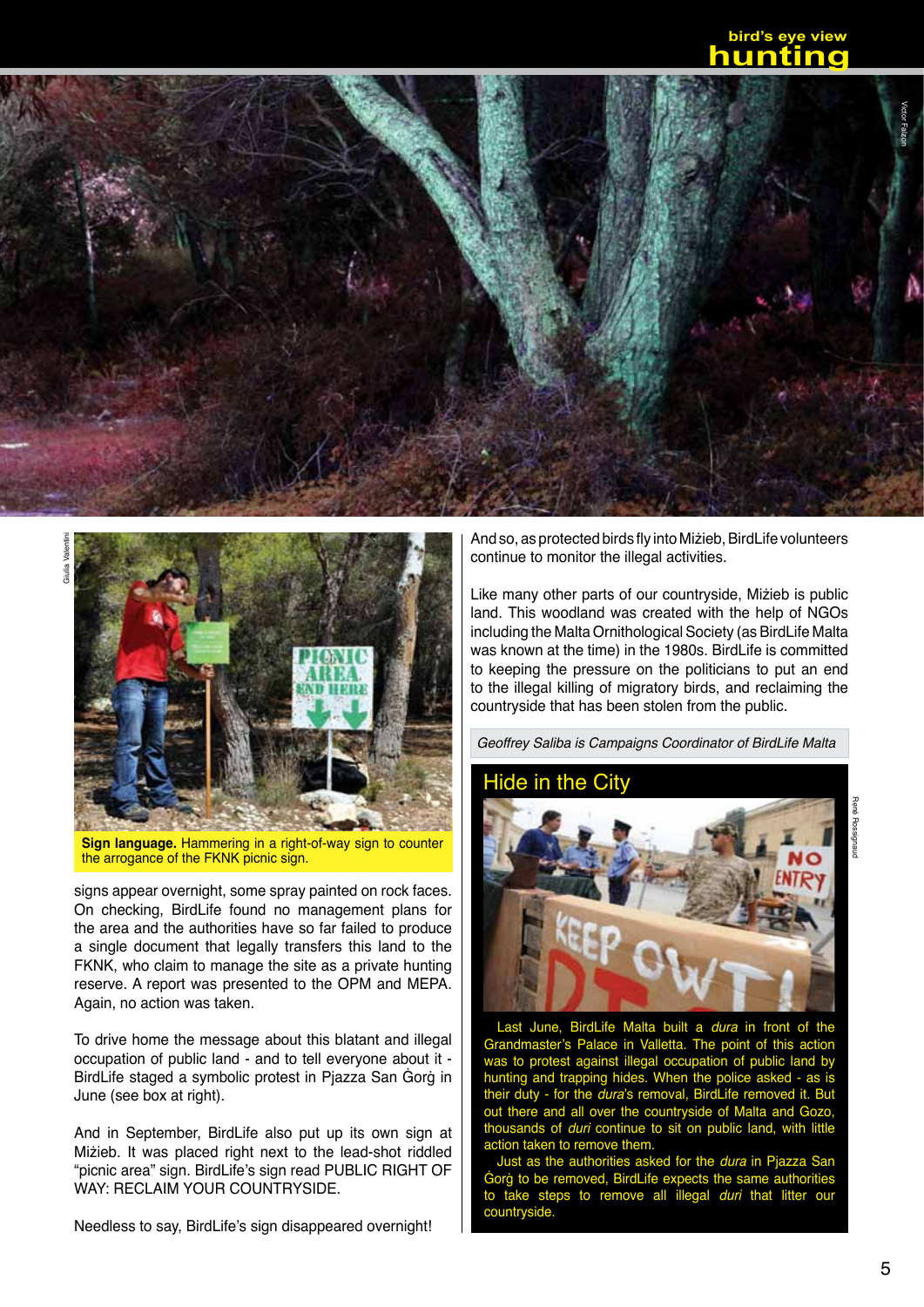# september to remember a

**Nicholas Barbara**

Another autumn migration ends, and with it another September soaked red with rampant slaughter. This year's Raptor Camp again witnessed the spectacle of the autumn migration, but also the horrors of wanton bird killing.

# a total of 64

Raptor Camp 2010 ran for two weeks (11-26 Sep), with no less than 64 participants, including 13 Maltese and Greenhouse, a local university-based NGO. The camp coincided with CABS's Operation Safe Passage, with whom we coordinated on logistics.

The camp took off with a casualty - a European Roller - on the very first day. The hunting season was already in full swing for Turtle Dove and Common Quail, so hunters were all over the countryside. Our indispensible camp teams were heading out twice daily - before daybreak and in the afternoon - with the odd night out watching over roosting birds. Several wader trapping sites were also tracked down and reported.

### spoonbill saga





On 21 Sep, a flock of 22 Eurasian Spoonbills landed at Salina, a notorious poaching hotspot, prompting surveillance from Raptor Camp teams, the Animal Welfare Department and the ALE. Despite the watch, shots were heard that night, and only 14 birds were alive the following morning. Three more birds were killed the following night, and another two injured birds rescued. At the end of the three-day saga, just nine spoonbills are believed to have resumed their migration. Photo shows part of the flock, with at least one bird clearly injured.



**The Message.** Raptor Camp and CABS gave a press conference at Miżieb to condemn lack of commitment from the authorities.

# a total of 461

The hunting ban after 3pm from 15-30 September was again indispensable for raptor protection, as hundreds of raptors converged every afternoon to roost in the Buskett

area. Raptor migration increased in the second week of the camp, peaking on the 21st, with scores of Marsh Harriers and Honey-buzzards, and several Hobbies and Common Kestrels seen in a single afternoon.



A total of 461 illegalities were recorded from 51 from inside Buskett.

locations during the camp, mostly in the Rabat/Dingli area. Twenty-seven protected birds were seen shot down, with a further 75 shots fired at protected species. This is only a fraction of the scale of the slaughter, as our teams could only patrol a portion of the countryside.

Illegal hunting and trapping are still major threats to birds, but this September we registered a slight improvement on previous years. Thanks to the strong participation in these camps, we can pride ourselves in seeing many of these birds continue their migration south in safety.

Nicholas Barbara is Conservation and Policy Officer of *BirdLife Malta.*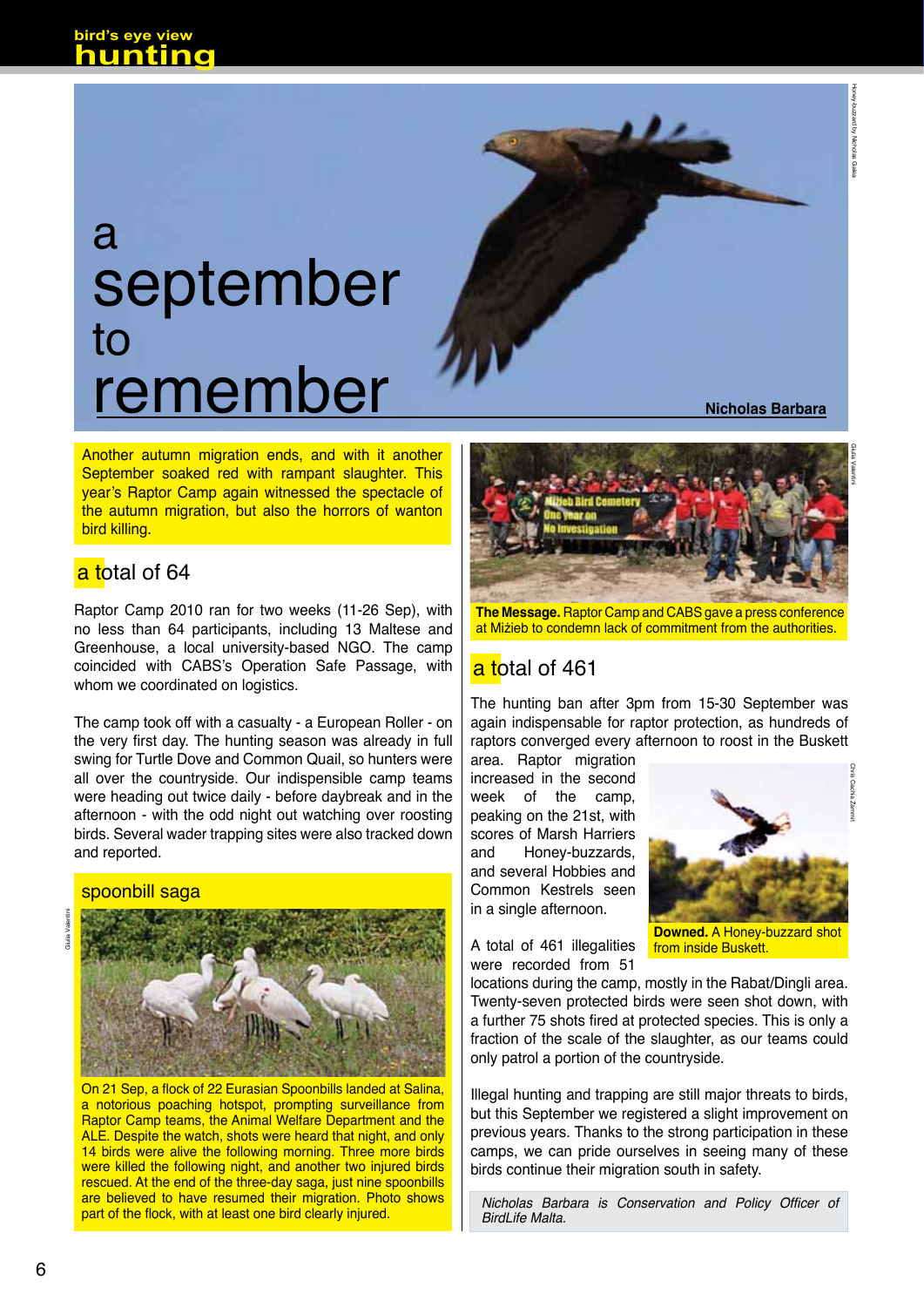BirdLife Malta

# **no place to rest and no place to rest and no place to rest and no place to rest and no place of the stroyed André Raine**

It may seem strange that a small group of trees in the middle of Malta's capital city could be a national Important Bird Area (IBA), but that is exactly what the large ficus trees in Great Siege Square are. For decades, these trees have provided safe roost site for thousands of White Wagtails that converge on the island every winter.

At least they did until May of this year when the Environment Landscape Consortium (ELC) removed the entire canopy in one fell swoop (photo above), without permit and in defiance of police demands to stop. Some re-growth that was just starting to appear on the trees was again removed in November.

When concern was raised some time ago that the roots of one tree were damaging an underground cistern next to St John's co-Cathedral, BirdLife immediately agreed to the removal of the 'problem' tree and a second tree to make it symmetrical. This was in no way related to the trees in



**Tail not wagging.** Last winter, over 7600 White Wagtails were sleeping in the trees at Great Siege Square every night. Not any more.



**Greener days.** The ficus trees in Great Siege Square before they were given their obscene pruning.

Great Siege Square IBA*,* but round the corner in another square. But with the damage caused to the trees in Great Siege Square by the excessive pruning, the natural heritage and IBA status of the roost site has been destroyed. It is obvious there are people who can still break the law with impunity and get away with it repeatedly.

The effect of this pruning on the birds is very clear to anyone who visits Great Siege Square before dusk these autumn days: the sky is full of wagtails, flying about in confusion and trying to land on the few pathetic tufts of foliage left on the trees. Those birds that fail to find a new safe roost site will die of exposure.

This whole issue was entirely preventable, and both natural and national heritage could have been protected equally, setting an excellent example in urban landscaping. In this, the Year of Biodiversity, we have a duty more than ever to ensure that the consequences of our actions on nature are carefully considered.

*Dr Raine is Conservation Manager of BirdLife Malta*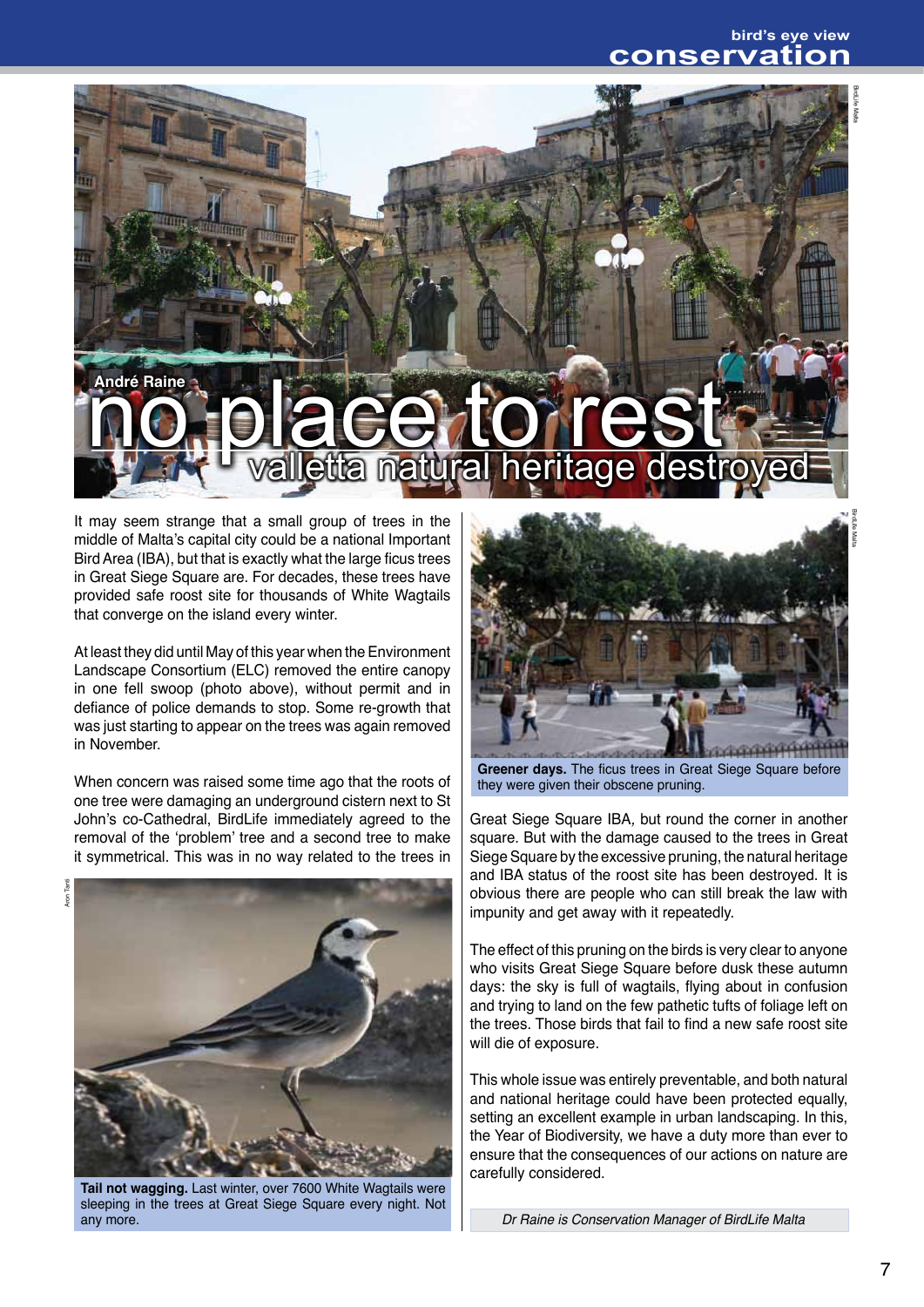# Rock of Life Filfla **Joe Sultana**

It has an aura of mystery. Standing alone and forlorn, as if banished forever from the southern shores of mainland Malta, Filfla looks bare, shattered and lifeless, an eternal victim of battering, raging storms. Its years of serving as target practice by planes and warships of British and Nato forces are long gone, but the scars remain in the shape of rubble and scattered boulders below its limestone cliffs. But the impression of lifelessness fades when one comes in for a closer look.

# the sentinels

Filfla's plateau hosts a colony of yellow-legged gulls. These are the raucous sentinels of the islet, constantly patrolling the island's natural ramparts, immediately protesting with persistent alarm calls at anyone's approach. The gulls nest on the ground among the thick, low vegetation dominated by shrubby sea-blite, tree mallow, a giant wild leek, and a few scattered caper plants. The young gulls look different from the adults, and it takes them up to four years to attain their parents' plumage.

In the last few decades, Filfla has become the last gull stronghold: it is the only place left in the Maltese Islands where these birds can thrive and nest without persecution from humans.

On this lonely stack lives a fairly healthy population of the dark, endemic nominate race of the Maltese wall lizard, which is slightly larger than its mainland congeners and very impressive with its black-bronze colour adorned with tiny blue-green spots. It used to be rather tame and somewhat curious at human visitors, but since the increase in numbers of predatory gulls, it has become wary and at the slightest movement will immediately dart for cover of rocks or vegetation.

Despite its small size and isolation, Filfla is relatively rich in biodiversity. Even the Moorish and Turkish gecko found on the main islands persist on the islet, while a good number of resilient insects and other invertebrates are in evidence, particularly in the vegetated areas. The island supports a population of an endemic Maltese tenebrionid beetle, as well as an endemic subspecies of a land snail of the genus *Trochoidea*.

# biodiverse the state of the state of the night  $\frac{1}{2}$  they come in the night

The scree and large boulders below the cliffs support one of the largest known colonies of European storm-petrels in the Mediterranean, as well as a colony of Cory's shearwater. Shearwaters and storm-petrels are pelagic birds. They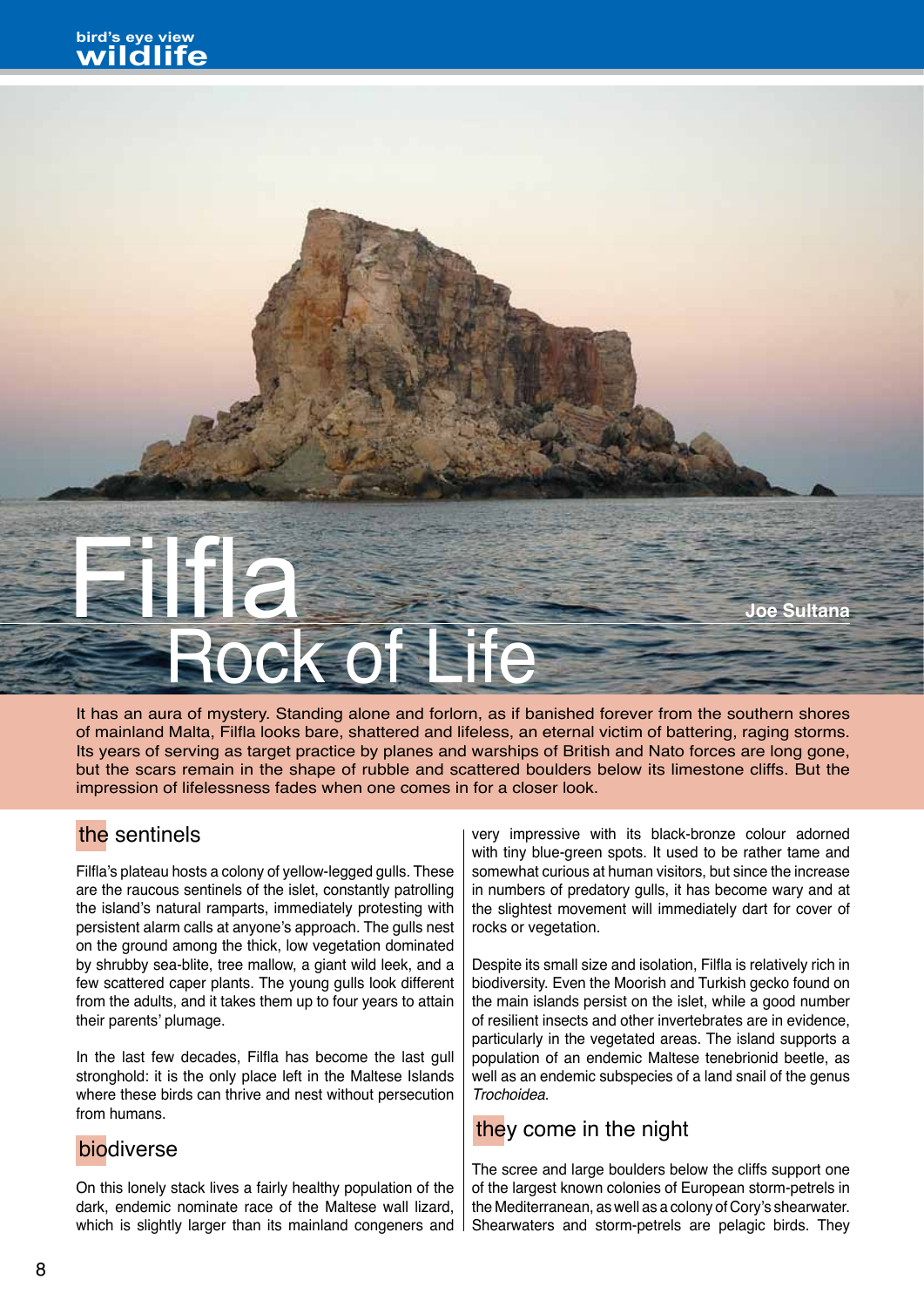# **bird's eye view wildlife**



**The Wailers.** Cory's shearwaters come to Filfla at night.

spend most of their days at sea, flying relentlessly, riding the waves. During their long breeding season they visit

Filfla and the law

Joe Sultana

In **1988**, after lengthy discussions in the House of Representatives, a legal Act established Filfla as a **strict nature reserve**, with access only permissible for education and science. This rock's rich biodiversity is fortunately now secure.

their colonies at night to court, mate, incubate their egg and raise their chick. When Filfla is shrouded in darkness the storm-petrels arrive like feathered bats in their hundreds, flitting about the boulders before settling in their nesting areas.

On moonless nights, loud wails begin to echo around the islet's limestone cliffs: the Cory's shearwaters have arrived! After waiting for darkness offshore in large groups (called rafts), these

# Filfla and BirdLife

BirdLife has been studying birds on Filfla since the mid-1960s. Every year, a team of BirdLife researchers lands on the islet to ring and monitor the health of its seabird populations. Filfla is a global **Important Bird Area**.

large gull-like seabirds fly to their burrows, emitting their weird cries before landing and crawling into their nests. Cory's shearwaters' faithfulness to their nesting site is very strong, and they often use the same spot for several years. For centuries, these birds they have been faithful to their island home,

and every year after spending all winter out on the high seas and far from land, they keep their annual spring appointment and return to raise yet another family.

May it remain so for as long as Filfla stands.

*Joe Sultana is an ornithologist and author.*

**Citizens of The Rock**. (from top) Yellow-legged Gull, European Storm-petrel, land snail *Trochoidea spratti* var. *despotti*, Maltese Wall Lizard (nominate race) Podarcis f.filfolensis.

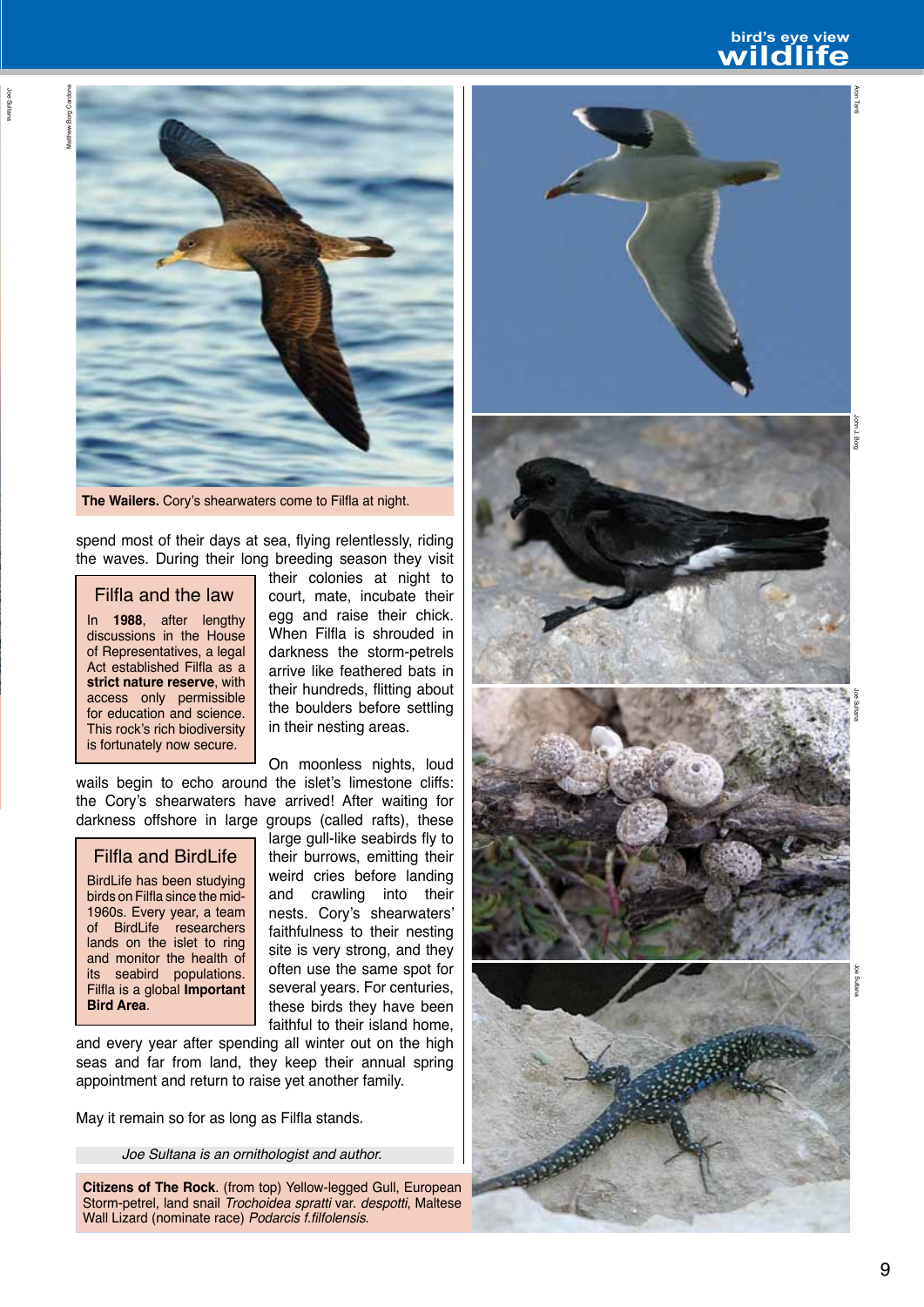# dam<sub>of</sub> destruction

Brazil is overwhelmingly the most biodiverse country on Earth, with more than 56,000 described species of plants, 1700 birds, 695 amphibians, 651 reptiles and 578 mammals. It holds a third of the world's rainforests, including most of the Amazon rainforest.

But it is in this biological paradise that the Brazilian government is moving ahead with plans to build the thirdlargest dam in the world: the Belo Monte Dam.

This project is one of the Amazon's most controversial developments and has raised much opposition. In April 2010, famous Hollywood actors joined indigenous groups in their struggle against this project. Environmentalists aided by *Avatar* director James Cameron achieved a victory when a judge suspended bidding on the construction and operation of the dam. But neither celebrity sway nor a top court's injunction have stopped the Brazilian government from forging ahead with the dam project, which will displace thousands of people and damage the Amazon ecosystem.

To feed the powerhouse of this dam, up to 80% of the Xingu River will be diverted from its course. To achieve this, two huge canals will be excavated, each 75km long and 500m



**Threatened.** The Sunshine Pleco *Scobinancistrus aureatus,*  one of several fish endemic to the Xingu River.



**Chloe Swann**

**Celebrity support.** Director James Cameron and actress Sigourney Weaver added their voices to the opposition.

wide, moving more land than was moved to build the Panama Canal. Belo Monte's two reservoirs and canals will flood 668km<sup>2</sup>, of which 400km<sup>2</sup> is standing forest, and will force 20,000 people from their homes. On the other hand, the Xingu's diversion will cause a permanent drought for wildlife and for the native groups that live on the river's Big Bend. Meanwhile, no assessment was made of how the dam would impact the 600 species of fish that occur in the Xingu river.

Hydroelectric production is touted as both a solution to Brazil's periodic blackouts as well as a "clean development" approach to global climate change. But building a project of such magnitude right in the middle of a complex rainforest ecosystem will throw up more complications than all the scientists in the world can fathom. One effect, for instance, will be that the rotting trees in the newly-flooded areas will generate huge amounts of methane, a greenhouse gas 25 times more potent than  $CO_{2}$ . So much for clean development!

Clearly, the Belo Monte Dam Project is going to be another monument to human short-sightedness.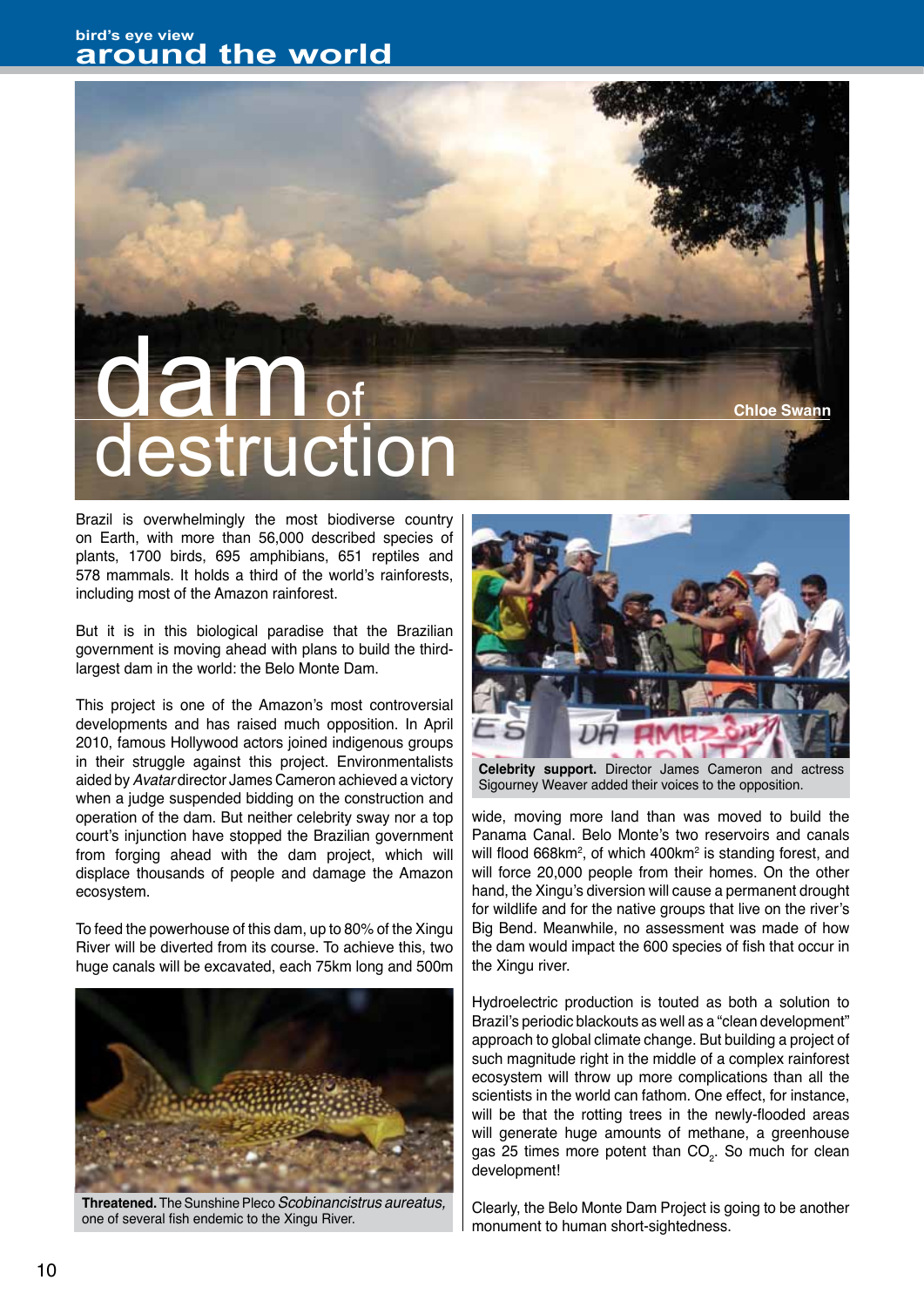Ian Balzan **Balzar** 



After almost 50 years of fighting to make Malta safe for birds, BirdLife is detecting signs that the page may finally be (slowly) turning. Yes, it seems more birds are surviving their flight across our islands - this is most evident in spring. So BirdLife will make 2011 a special year full of activity for members who wish to really start enjoying birds. It is high time we get out there and learn what it is that makes birds so fascinating. Here goes...

# activities for january-march 2011

### **Friday 7 January 2011 indoor**

**Il-Berdwoċing: l-ewwel pass!** A short video highlighting what birdwatching is all about and what is needed to get started. Followed by...

### **Is-Seba' Xitwin**

A presentation about Malta's seven most common wintering birds.

### **Sunday 23 January 2011 outdoor**

### **Il-Berdwoċing: l-ewwel pass...**  *live* **f'Selmun!**

Following the indoor meeting on the 7th, for those taking up birdwatching, this will be the first step in the field. Apart from enjoying the beautiful Selmun scenery, we also hope to spot the seven top wintering birds and more.

### **Thursday 10 February 2011 outdoor**

**Ix-xitwa fir-riservi naturali** A special visit to Is-Simar and Għadira nature reserves. Apart from the common wintering birds, we also hope to see some specialities of the areas, such as Moorhens, Coots, Little Grebes, Black-necked Grebes, Water Rails and Kingfishers.



### **Nisimgħu l-għasafar**

Buskett and its environs are especially beautiful in winter. In woodlands, birds are easier to hear than see, so we need to learn to identify them from their call or song. Still, we should spot some birds too, like Blackcaps, Dunnocks, Chaffinches, Song Thrushes and others.

**Sunday 27 February 2011 outdoor**



**Wednesday 9 March 2011 indoor**

Victor Falzon

# **Minn kontinent għal ieħor**

Bird migration has always fascinated mankind. Situated in the middle of the Mediterranean, Malta is visited by numerous birds of different species during this period. Migratory birds over the Maltese Islands will be the topic of this presentation.



# **Sunday 27 March 2011 outdoor**

# **Ir-rebbiegħa hawn!**

Il-Majjistral national park is at its best in spring. Wild flowers, including orchids, are everywhere. Hopefully, we will also spot the first spring migrants, maybe a Northern Wheatear or a Hoopoe. This is the magic of spring in Malta: you never know what you may encounter!



For more details email Mr Richard Cachia Żammit on **rcachiazammit@gmail.com** or call him on **21672939** (5-7pm).

# **So keep these dates free...**

| January 2011 |    |     |    |     |    | February 2011  |    |    |                |    |    |    | <b>March 2011</b> |    |    |               |    |    |    |    |
|--------------|----|-----|----|-----|----|----------------|----|----|----------------|----|----|----|-------------------|----|----|---------------|----|----|----|----|
| Mo           | Tu | lWe | Th | Fr  | Sa | Su             | Mo | Tu | lWe            | Th | Fr | Sa | Su                | Mo | Tu | We            | Th | Fr | Sa | Su |
|              |    |     |    |     |    | $\overline{2}$ |    |    | $\overline{2}$ | 3  | 4  | 5  | 6                 |    |    | $\mathcal{P}$ | 3  | 4  | 5  | 6  |
| 3            | 4  | 5   | 6  |     | 8  | 9              | 7  | 8  | 9              | 10 | 11 | 12 | 13                |    | 8  | 9             | 10 | 11 | 12 | 13 |
| 10           | 11 | 12  | 13 | 14. | 15 | 16             | 14 | 15 | 16             | 17 | 18 | 19 | 20                | 14 | 15 | 16            | 17 | 18 | 19 | 20 |
| 17           | 18 | 19  | 20 | 21  | 22 | 23             | 21 | 22 | 23             | 24 | 25 | 26 | 27                | 21 | 22 | 23            | 24 | 25 | 26 | 27 |
| 24           | 25 | 26  | 27 | 28  | 29 | 30             | 28 |    |                |    |    |    |                   | 28 | 29 | 30            | 31 |    |    |    |
| 31           |    |     |    |     |    |                |    |    |                |    |    |    |                   |    |    |               |    |    |    |    |

- All outdoor activities will be led by experienced birders eager to make your outing an enriching birdwatching experience.
- $\bullet$  If you have binoculars bring them along.
- **Talks will be in Maltese but if non-Maltese** speakers attend, these will be given in English.
- Many more activities are planned for the rest of the year.
- All activities are **free of charge**.